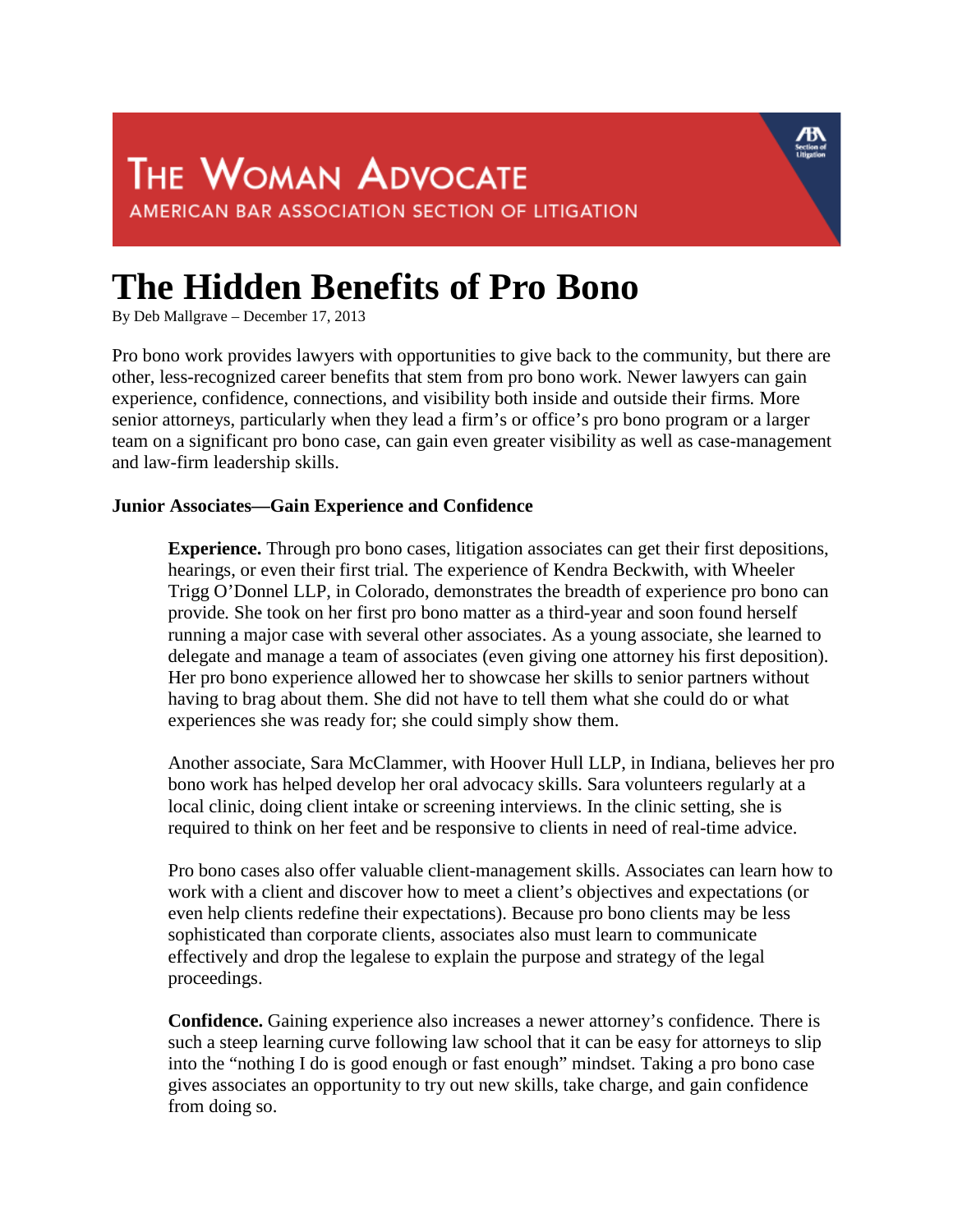Partners, including those the associates work with or turn to for advice with pro bono matters, may take notice of an associate's new skills and experiences—which can lead to better work assignments and increased responsibility. That was certainly Kendra Beckwith's experience. Through her pro bono case, she established a relationship with a senior partner that led to new opportunities she otherwise might not have received. She earned a spot on that same partner's next trial team and argued a case in front of a federal appellate court as a fifth-year associate.

I also credit my pro bono efforts with enhancing the role I played during one of my first trials. Just as I was to begin the trial, our local public law center announced that I would be honored as attorney of the year for my pro bono efforts. The trial judge responded to the announcement by congratulating me from the bench (out of the presence of the jury)*.* I was second chair in that trial, but once the judge congratulated me, my responsibilities increased dramatically. I questioned more witnesses than originally planned, including an expert. I also prepared and argued jury instructions and other motions, and the client looked to me more for advice and assistance.

## **Senior Attorneys—Pro Bono as a Path to Leadership**

For more senior attorneys, pro bono can also be a path to becoming a leader in the community and the firm.

**Community leadership.** Shortly after I entered the pro bono arena, I became our office's representative on the firm's pro bono committee. In addition to my litigation work, I managed pro bono cases, tracked pro bono activity, and worked to ensure that my office met the firm's pro bono expectations.

As part of my role, I became involved with a local organization (led by a retired justice of the California Court of Appeal) that hosts a yearly reception to introduce new associates to the pro bono opportunities available to them. I also participated in a community-wide, law firm pro bono effort to stop an ordinance targeted at closing a homeless shelter. Over the years, I continued to work with a local public-law center to place cases with our firm and assist with their community outreach efforts. I now proudly serve on the board of directors for that organization.

Rita Lin, of Morrison & Foerster, credits her success with a high profile pro bono case for earning her a spot on the *Daily Journal's* list of 100 "Top Women Lawyers for 2012." The case was *Golinski v. U.S. Office of Personnel Management*. While the case started out as a challenge to an administrative ruling denying Golinski's request to add her samesex spouse to her employer-provided health benefits, it blossomed into a constitutional challenge to the Defense of Marriage Act (DOMA). Golinski was one of the four DOMA challenges the U.S. Supreme Court was asked to consider when the Court agreed to hear *United States v. Windsor* (ultimately finding Section 3 of the DOMA unconstitutional). The case definitely promoted Rita internally and externally, and likely helped set her apart as she was made partner in 2013.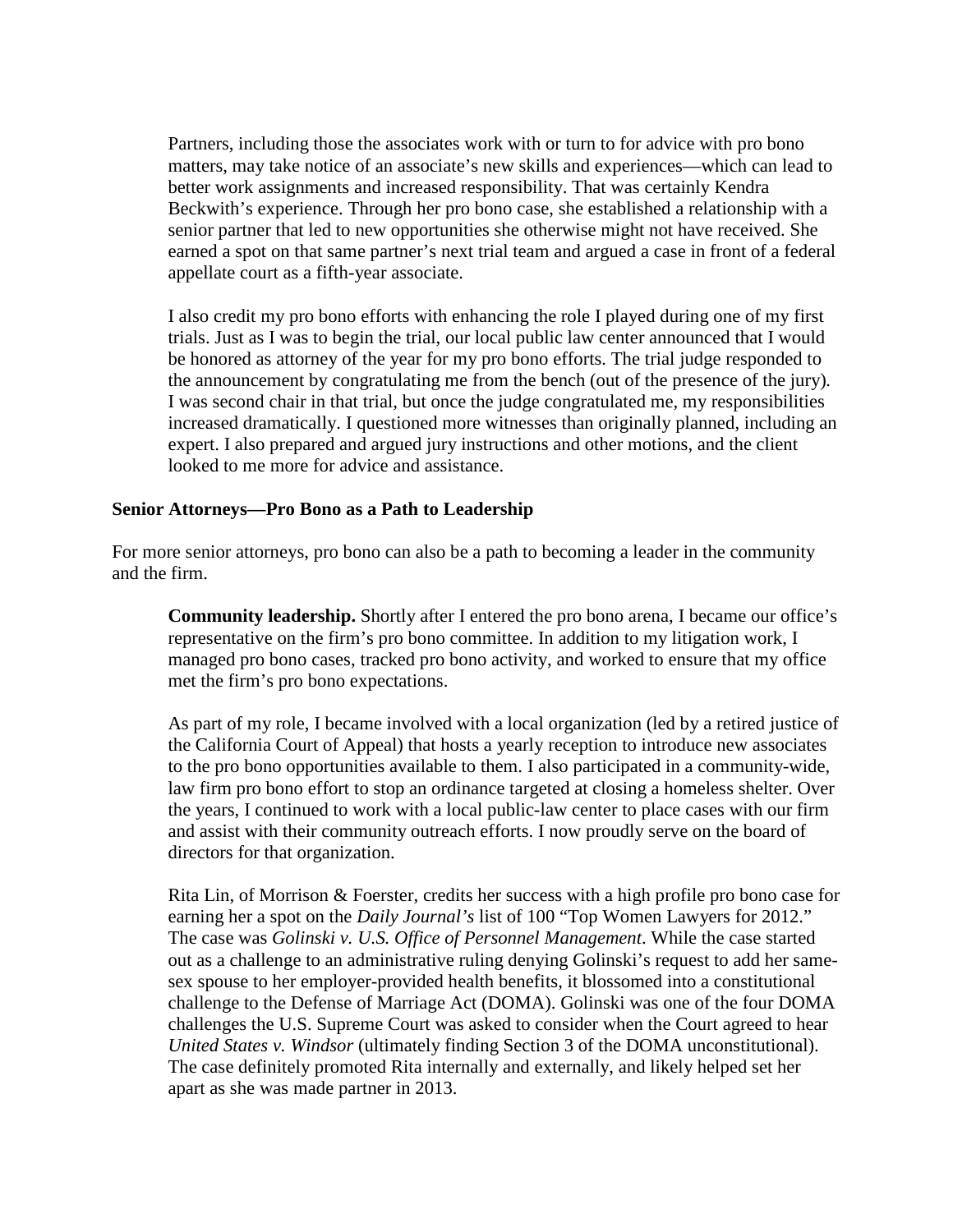**Law firm leadership.** Managing a firm's pro bono program also provides leadership opportunities. I developed leadership ability by creating and managing a more structured pro bono program in our office, for which the firm was recently recognized with a statewide award.

Developing a sustainable pro bono program was not as simple as I first thought. There were three significant challenges in the way. First, the associates were not aware of the firm's pro bono policies—that attorneys were expected to do 50 hours of pro bono work a year, and the firm gave full billable credit for every pro bono hour worked (even for hours over 50). Second, some associates were nervous about taking a new case for fear of not having a senior partner to guide them if they needed support. Third, associates did not know where to find cases that might interest them.

I addressed each of these aspects systematically. I made sure to inform associates of the firm's policies and used my own experiences as evidence that the firm stood behind them. I also dispelled the notion that being in charge of a pro bono case meant associates were on their own. To the contrary, the firm required that a partner be on every pro bono case. Third, I surveyed attorneys to determine the type of cases associates and partners were looking for, and then sought to match them with those opportunities. When I found opportunities that matched an attorney's known interest or expertise, I sent targeted emails to those individuals, made phone calls, or even walked down the hall for a face-toface conversation about taking a new pro bono case.

To generate additional interest in pro bono, I created a program that would provide leadership opportunities to junior associates and utilize our office's summer associates. I found discrete pro bono cases that the summer associates could work on and potentially complete during their summer. The cases were not substantively complex, but involved different skills used in the legal practice—client meetings and fact gathering, legal research and digesting certain federal regulations, and investigative research and skills. Each summer associate was paired with a junior attorney, paralegal, and a translator. We are now in our seventh year of that program.

Along the way, we began hosting the same program at a local law school. Our office now supervises six to twelve law students a year in handling these same types of cases. These cases seek humanitarian immigration relief for victims of serious crimes (including domestic violence, sex abuse, and human trafficking) who cooperate in the investigation or prosecution of the crime.

In just the past two years, the office has handled more than 90 pro bono matters benefitting more than 200 individuals, and we have donated more than 3,100 hours a year. At any given time, more than half of the firm's attorneys are involved with pro bono matters, and most contribute to the firm's overall efforts. The cases cover a wide spectrum and include human rights, immigration relief, adoption, elder abuse, collection defense, personal injury, employment and transactional assistance to nonprofits.